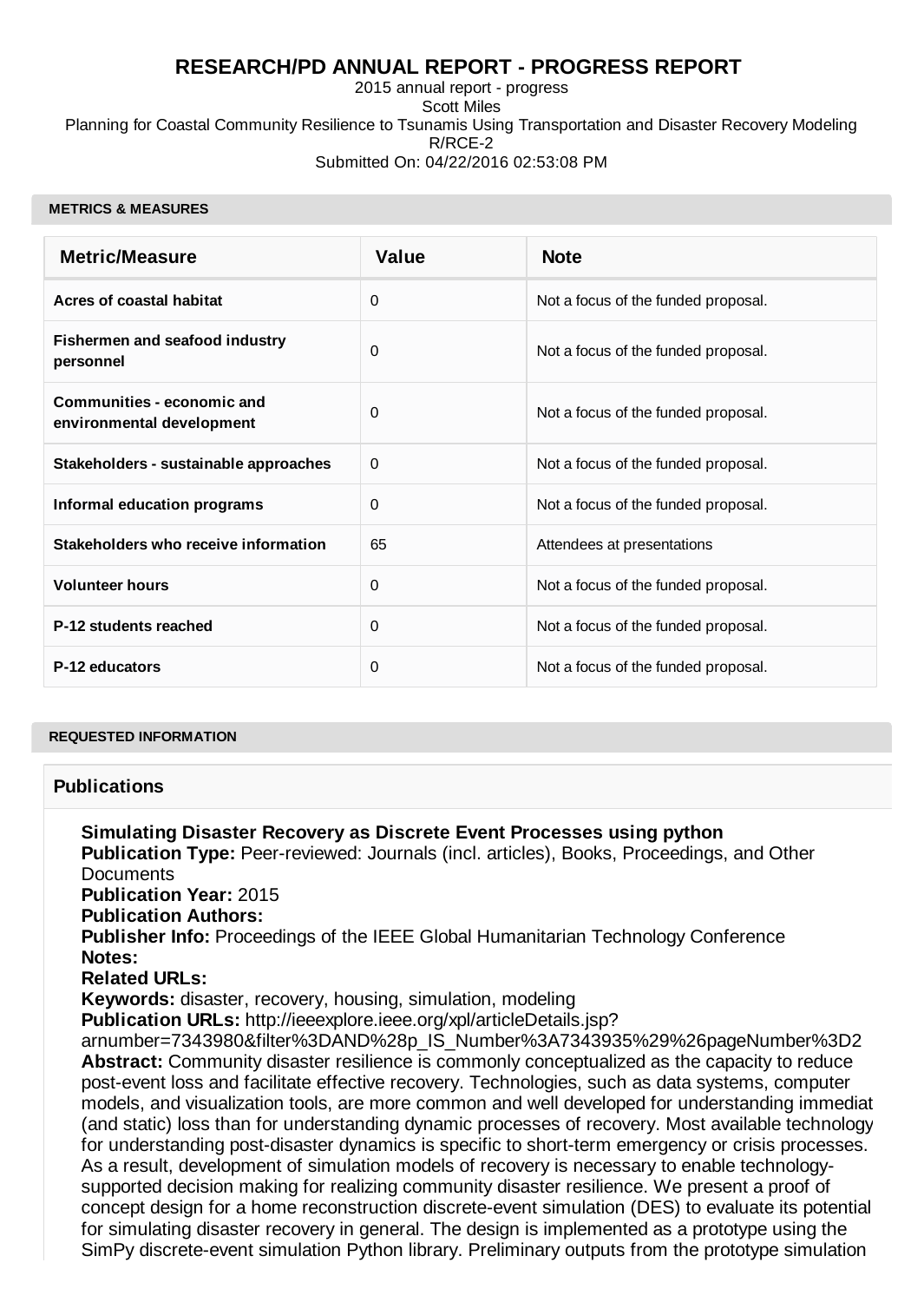suggest that DES is appropriate and promising for modeling home reconstruction. The ability to alter the quantities of shared resource stocks, event durations, and access qualifications can likely facilitate modeling of other types of recovery processes, as well as a variety of post-disaster scenarios. As such, DES appears to be a novel technological approach that can be developed to support pre-and post-disaster decision making for improved community disaster resilience. **Citation:** D. Huling and S. B. Miles, "Simulating disaster recovery as discrete event processes using python," Global Humanitarian Technology Conference (GHTC), 2015 IEEE, Seattle, WA, 2015, pp. 248-253. doi: 10.1109/GHTC.2015.7343980

**Citation for Coverpage: SG can post PDF online?:** Yes

**Uploaded File:** [07343980.pdf](http://esg.wsg.washington.edu/index.php?module=Publication&action=DownloadFile&record=22731&fileid=22732)

**Disaster Management: Enhancing Socio-technical System Support Publication Type:** Presentations (non-peer-reviewed) **Publication Year:** 2015 **Publication Authors: Publisher Info:** IEEE Global Humanitarian Technology Conference **Notes: Related URLs: Keywords:** disaster, recovery, simulation, modeling **Publication URLs: Abstract: Citation:** Huling, D. (2015) "Disaster Management: Enhancing Socio-technical System Support", IEEE Global Humanitarian Technology Conference, Seattle, WA **Citation for Coverpage: SG can post PDF online?:** No **Uploaded File:**

**Conceptualizing and Simulating Disaster Recovery Processes Publication Type:** Presentations (non-peer-reviewed) **Publication Year:** 2015 **Publication Authors: Publisher Info:** Natural Hazards Workshop **Notes: Related URLs: Keywords:** disaster, recovery, simulation, modeling **Publication URLs: Abstract: Citation:** Huling, D. (2015) "Conceptualizing and Simulating Disaster Recovery Processes", Natural Hazards Workshop, Broomfield, CO. **Citation for Coverpage: SG can post PDF online?:** No **Uploaded File:**

### **Students Supported**

**Derek Huling** (Continuing Student) **hulingd@students.wwu.edu Western Washington University, Geography**

**Field of Study:** Geography **Advisor:** Rebekah Paci-Green **Degree Type:** MS **Degree Year:** 2016

**Student Project Title:** TBD

**Involvement With Sea Grant This Period (capstone, fellow, intern, etc.):** Research staff on the project through University of Washington.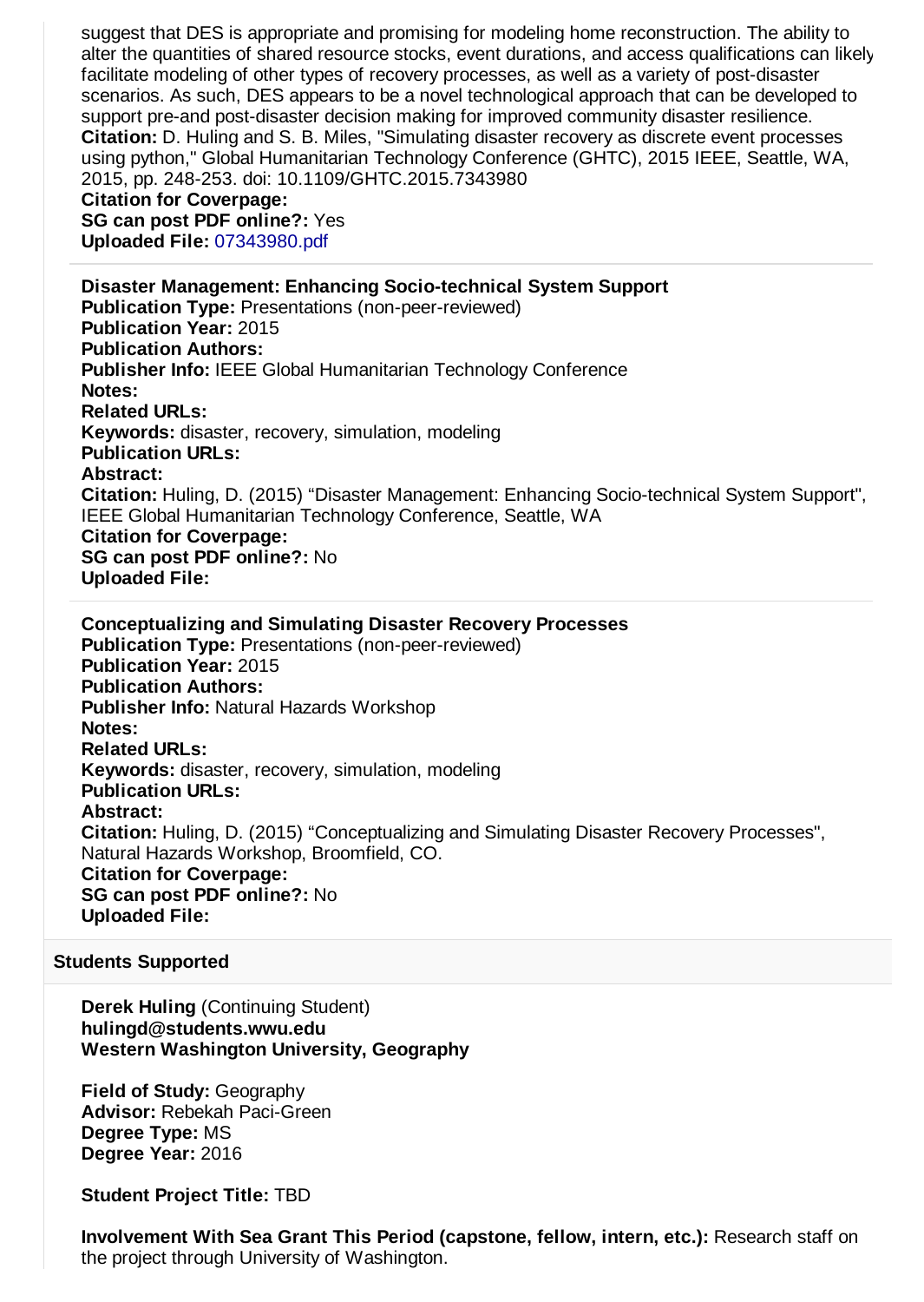**Post-Graduation Plans (employer, grad school, etc.):** Disaster planning, spatial analysis, and geovisualization in the private sector.

### **Was this thesis/dissertation supported by Sea Grant?:** Yes

**Thesis / Dissertation:** TBD

**New or Continuing?:** continuing

**Degree awarded this reporting period?:** No

**Financially supported?:** Yes

**Maura Rowell** (New Student) **mkrowell@uw.edu University of Washington, Civil and Environmental Engineering**

**Field of Study:** Civil and Environmental Engineering **Advisor:** Anne Goodchild **Degree Type:** PhD **Degree Year:** 2016

**Student Project Title:** TBD

**Involvement With Sea Grant This Period (capstone, fellow, intern, etc.):** Research assistant

**Post-Graduation Plans (employer, grad school, etc.):** Research and academics.

**Was this thesis/dissertation supported by Sea Grant?:** No

**Thesis / Dissertation:** TBD

**New or Continuing?:** New

**Degree awarded this reporting period?:** No

**Financially supported?:** Yes

#### **Narratives**

**Pacific County recovery simulation progress narrative** Uploaded File: Pacific County Tsunami Washington Sea Grant Report 2016 narrative.pdf

**Partners This Period**

No **Partners This Period** information reported

**STANDARD QUESTIONS**

#### **Impacts and Accomplishments**

**(1)**

**Type** accomplishment

Washington Sea Grant research models long-term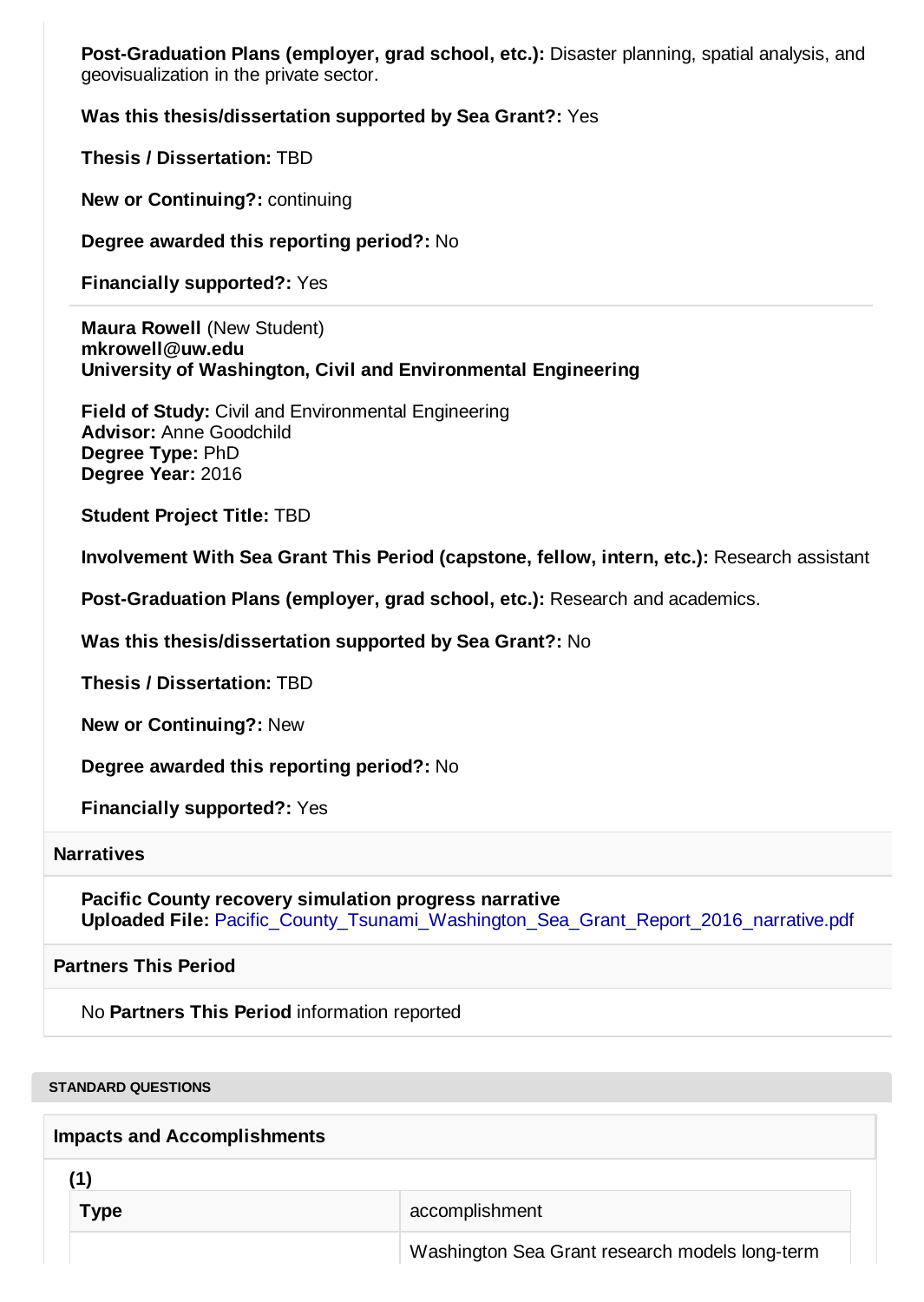| <b>Title</b>                 | post-disaster housing and transportation recovery in<br>a vulnerable coastal county                                                                                                                                                                                                                                                                                                                                                                                                                                                                                                                                                                                                                                           |
|------------------------------|-------------------------------------------------------------------------------------------------------------------------------------------------------------------------------------------------------------------------------------------------------------------------------------------------------------------------------------------------------------------------------------------------------------------------------------------------------------------------------------------------------------------------------------------------------------------------------------------------------------------------------------------------------------------------------------------------------------------------------|
| Relevance                    | Long-term disaster recovery is a critical but<br>neglected and understudied core component of<br>community resilience, particularly in Washington's<br>Pacific County, which is very exposed to earthquake<br>and tsunami hazards.                                                                                                                                                                                                                                                                                                                                                                                                                                                                                            |
| <b>Response</b>              | Washington Sea Grant-supported researchers<br>developed long-term simulation models of household<br>migration and transportation and housing recovery<br>following a disaster. They used U.S. census data,<br>previously unreleased FEMA loss projections, and<br>Pacific County parcel, school and business spatial<br>data to characterize baseline travel behavior and<br>potential earthquake and tsunami impacts on<br>housing stock and passenger and freight<br>transportation. Over the course of two years, they<br>convened workshops with FEMA representatives,<br>academic researchers and local officials, as well as<br>stakeholders to discuss long-term recovery concerns<br>and planning goals.              |
| <b>Results</b>               | The workshops identified housing and transportation<br>as primary post-recovery concerns in Pacific County.<br>Researchers vetted the housing-recovery simulation<br>in prototype and partly implemented it, and have<br>nearly completed implementation of the<br>transportation-recovery simulation. The extensive<br>data, compiled in GIS and spreadsheets, will provide<br>a foundation for exploring different disaster impact<br>scenarios and their effects on recovery outcomes.<br>Published and presented at the 2015 Natural<br>Hazards Workshop and IEEE Global Humanitarian<br>Technology Conference, these findings informed a<br>growing cadre of researchers interested in long-term<br>recovery simulation. |
| Recap                        | Washington Sea Grant-sponsored researchers<br>developed and implemented simulation models for<br>post-disaster housing and transportation recovery in<br>a vulnerable coastal county, catalyzing federal,<br>academic and local awareness of earthquake and<br>tsunami dangers.                                                                                                                                                                                                                                                                                                                                                                                                                                               |
| <b>Comments</b>              |                                                                                                                                                                                                                                                                                                                                                                                                                                                                                                                                                                                                                                                                                                                               |
| <b>Primary Focus Area</b>    | <b>Healthy Coastal Ecosystems</b>                                                                                                                                                                                                                                                                                                                                                                                                                                                                                                                                                                                                                                                                                             |
| <b>Secondary Focus Areas</b> |                                                                                                                                                                                                                                                                                                                                                                                                                                                                                                                                                                                                                                                                                                                               |
| <b>Goals</b>                 | Communities prepare, respond and adapt to coastal<br>hazards and climate change.                                                                                                                                                                                                                                                                                                                                                                                                                                                                                                                                                                                                                                              |
| <b>Partners</b>              | Coast Seafoods, Co. Federal Emergency<br>Management Agency, Region X (US DHS, FEMA)<br>Pacific County Economic Development Council<br>Pacific County, Emergency Management Agency                                                                                                                                                                                                                                                                                                                                                                                                                                                                                                                                             |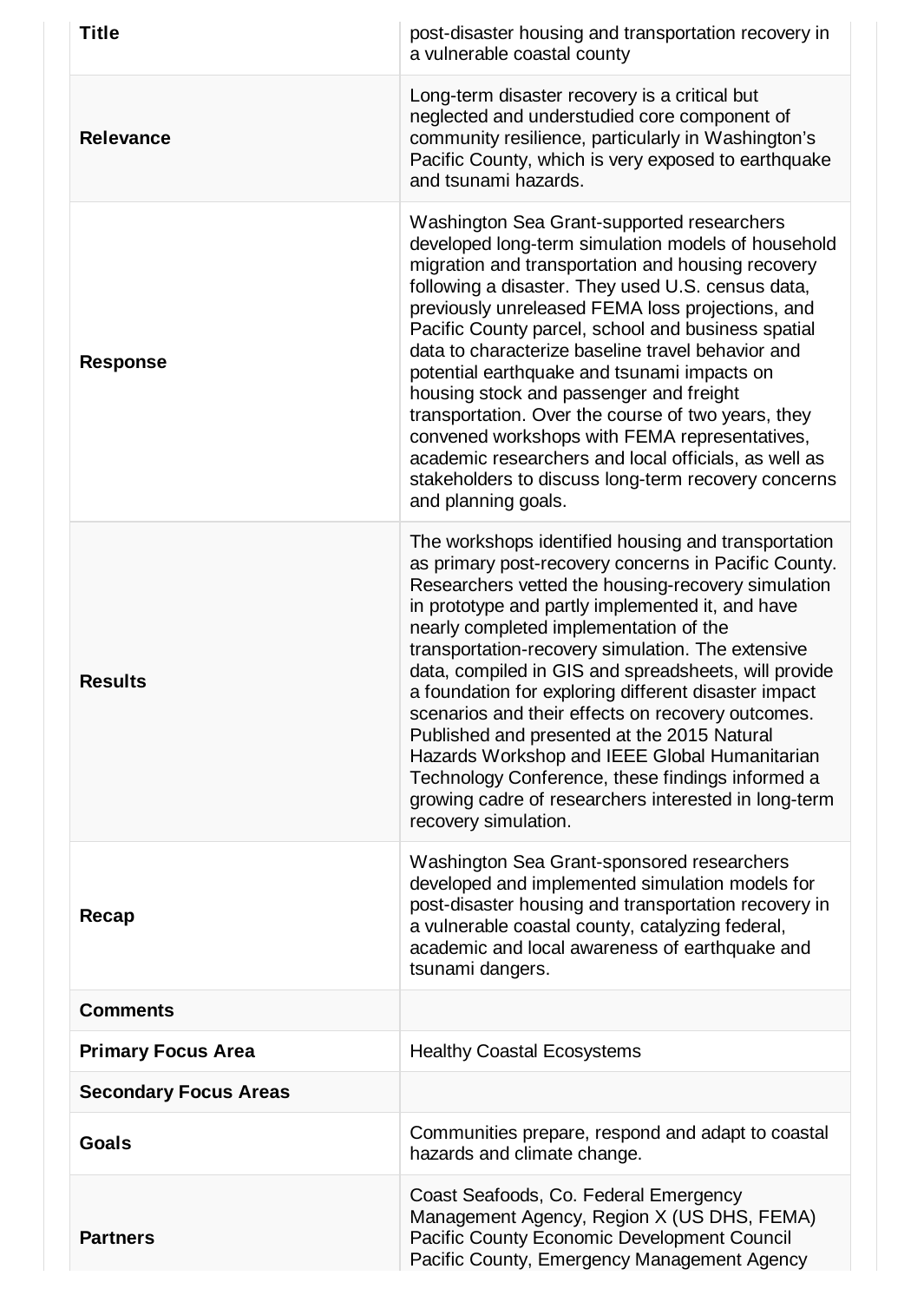\* Type accomplishment \* Title Pacific County awareness of long-term recovery \* Relevance Longterm recovery is a critical, under-studied, and rarely planned for aspect of community resilience. \* Response Workshop of local government and stakeholders were held in Pacific County and are planned for the future. \* Results Pacific County officials and stakeholders expressed concern and interests regarding issues of long-term recovery, particularly related to transportation and housing. \* Recap The workshops conducted to date catalyzed awareness building for long-term recovery issues in Pacific County. Comments Primary Focus Area Healthy Coastal Ecosystems Secondary Focus Areas Goals Coastal communities and economies are vibrant and resilient.,Coastal communities engage in comprehensive planning and sustainable development. Partners Pacific County Emergency Management Agency, Pacific County Economic Development Council, Port of Ilwaco, Coast Seafoods Company ---------------- \* Type accomplishment \* Title Focused FEMA and UW on Pacific County long-term recovery \* Relevance Longterm disaster recovery, which is a core component of community resilience, is a minor focus FEMA preevent planning efforts and research efforts in the State of Washington. Very little attention has been given to these issues in Pacific County specifically. \* Response A workshop was held with multiple representatives from FEMA Region X, as well as researchers from University of Washington to discuss long-term recovery concerns and planning efforts in Washington State and, specifically, Pacific County. \* Results The workshop provided insight to the project regarding priority areas to address as part of the project, including factors influencing recovery, recovery impacts to emphasize, and disaster scenarios to compare. \* Recap A workshop was held with FEMA Region X officials and UW researchers to discuss and identify issues of long-term disaster recovery in the state and Pacific County. Comments Primary Focus Area Healthy Coastal Ecosystems Secondary Focus Areas Resilient Communities and Economies Goals Coastal communities and economies are vibrant and resilient. Partners FEMA Region X, University of Washington Institute for Hazards Mitigation Planning and Research ------------ ------------ \* Type accomplishment \* Title Developed input data for long-term recovery simulation modeling \* Relevance In order to understand the post-disaster recovery dynamics of Pacific County, a large range of data had to be identified, estimated, and compiled. This data provides the foundation for exploring different disaster impact scenarios and the effects on recovery outcomes for the county. \* Response The two data sets most critical to the project are United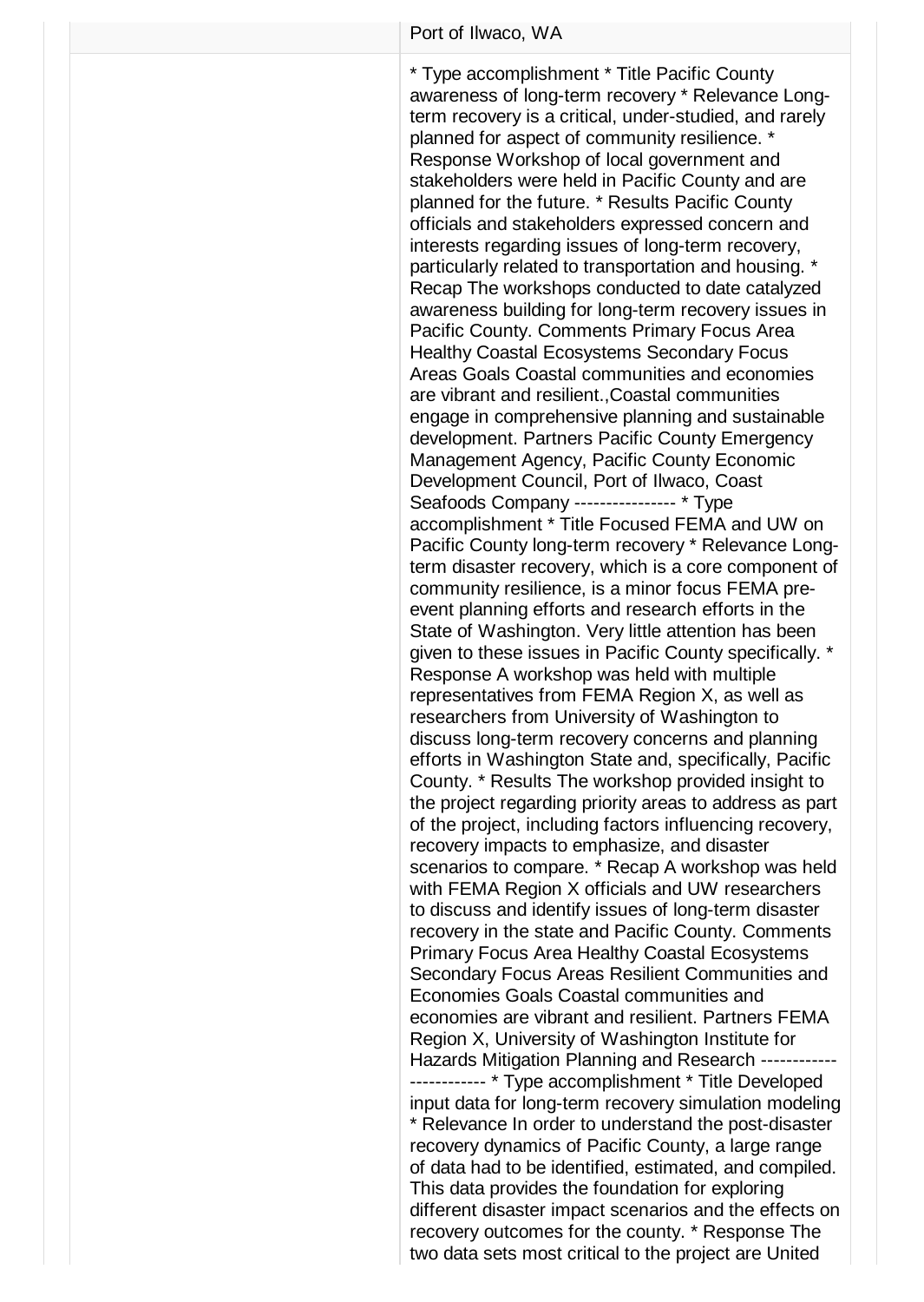States census data (socio-economic demographics) and disaster loss data generated from FEMA (HAZUS-MH). FEMA Region X provided tsunami loss estimates for Pacific County that have not been released to the public, in addition to providing training on how to work with this data. These data sets, in addition to Pacific County parcel, school, and business spatial data), were used to estimate earthquake and tsunami impacts to the transportation and housing stock in Pacific County, as well as characterize household and business travel behavior (as the baseline to understand how this changes during disaster recovery). \* Results The newly compiled data sets (estimates) are in the form of spreadsheet files and GIS data files. \* Recap Input data was identified, estimated, and compiled for running long-term recovery simulation models for Pacific County. Comments Primary Focus Area Healthy Coastal Ecosystems Secondary Focus Areas Resilient Communities and Economies Goals Coastal communities and economies are vibrant and resilient. Partners FEMA Region X ---------------------- -- \* Type accomplishment \* Title Designed and partially implemented a simulation model of housing recovery \* Relevance Housing recovery after a major earthquake was identified in workshop with Pacific County emergency managers and stakeholders as a primary concern for long-term recovery planning. \* Response A housing recovery and household migration simulation for understanding post-disaster recovery dynamics in Pacific County WA has been fully designed. \* Results Roughly, 40-50% of simulation design has been coded/implemented to date. Roughly 85% of the design has been prototyped (shown to work). \* Recap A simulation model of post-disaster housing recovery has been designed to address identified concerns of Pacific County emergency managers and stakeholders. Comments Primary Focus Area Healthy Coastal Ecosystems Secondary Focus Areas Goals Coastal communities and economies are vibrant and resilient. Partners ------------------------- \* Type accomplishment \* Title Disseminated project innovations on post-disaster housing recovery simulation \* Relevance Post-disaster housing recovery simulation and long-term recovery simulation in general is an under-researched area of disaster studies. \* Response Because there is growing interest in the use of disaster recovery simulation models, in addition to a small but growing number of interested researchers, it is critical to disseminate research progress on this topic. \* Results Initial results of this project were presented at the IEEE Global Humanitarian Technology Conference and the Natural Hazards Workshop in 2015. A paper was also published in association with the IEEE conference. \* Recap Progress on the development of the housing recovery simulation for

### **PI Draft**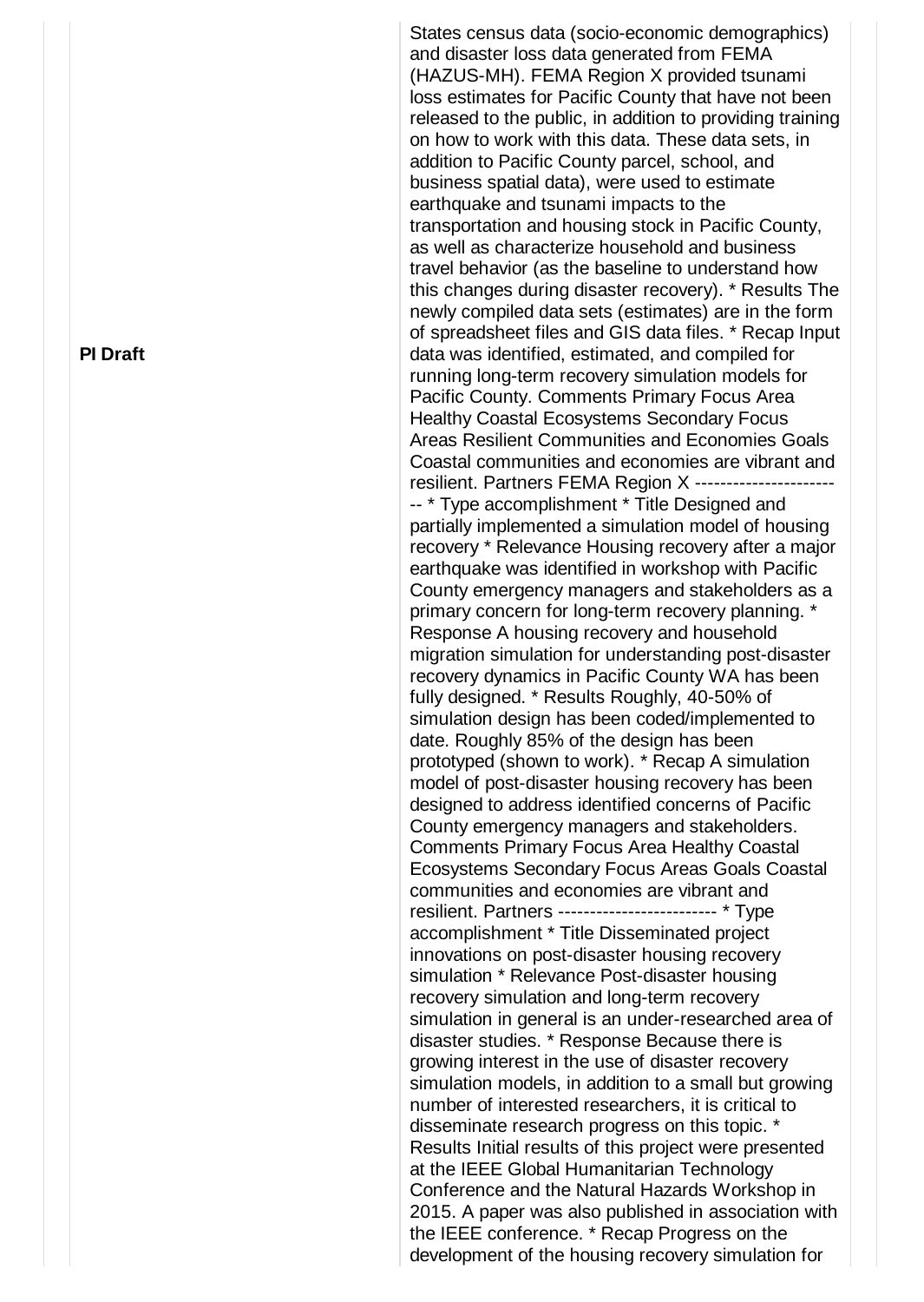this project was published and presented at two major conference in the disaster research field. Comments Primary Focus Area Healthy Coastal Ecosystems Secondary Focus Areas Goals Coastal communities and economies are vibrant and resilient. Partners --------------------- \* Type accomplishment \* Title Designed and partially implemented a simulation model of post-disaster transportation changes \* Relevance Transportation impacts and restoration after a major earthquake was identified in workshop with Pacific County emergency managers and stakeholders as a primary concern for long-term recovery planning. \* Response A transportation simulation for understanding postdisaster recovery dynamics in Pacific County WA has been fully designed. \* Results To date, a large portion of the transportation recovery simulation design has been coded/implemented, including passenger travel (school, work, shopping) and freight transportation related to Pacific County industries (e.g., seafood processing). \* Recap A simulation model of post-disaster passenger travel and freight transportation dynamics in Pacific County has been designed and partially implemented. Comments Primary Focus Area Healthy Coastal Ecosystems Secondary Focus Areas Goals Coastal communities and economies are vibrant and resilient.,Communities prepare, respond and adapt to coastal hazards and climate change. Partners

## **Tools, Technologies, Information Services / Sea Grant Products**

| (1)                                     |                                                                                                                                                |
|-----------------------------------------|------------------------------------------------------------------------------------------------------------------------------------------------|
| <b>Description</b>                      | Simulation model of post-disaster travel and freight<br>transportation dynamics in Pacific County, WA.                                         |
| Developed (in the reporting<br>period)? | Yes                                                                                                                                            |
| Used (in the reporting period)?         | N <sub>0</sub>                                                                                                                                 |
| <b>Used for EBM?</b>                    | No.                                                                                                                                            |
| <b>ELWD product?</b>                    | <b>No</b>                                                                                                                                      |
| <b>Number of managers</b>               | $\overline{0}$                                                                                                                                 |
| <b>Description/Names of managers</b>    | Eventually the tool will be provided to Pacific County<br>emergency managers, transportation managers, tax<br>assessors, and land use planners |
| (2)                                     |                                                                                                                                                |

**Developed (in the reporting** Yes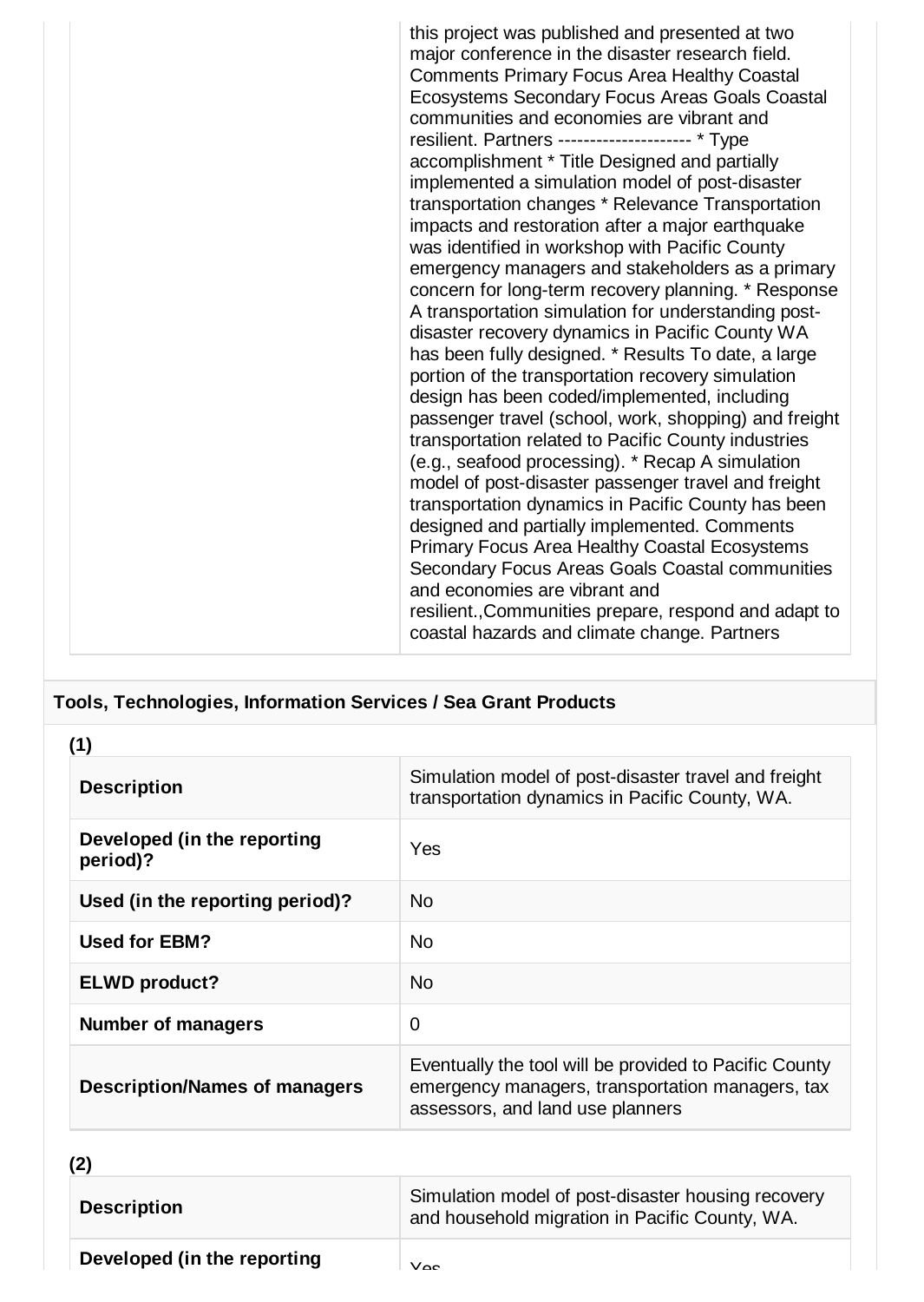| period)?                             | כט ו                                                                                                                                           |
|--------------------------------------|------------------------------------------------------------------------------------------------------------------------------------------------|
| Used (in the reporting period)?      | No.                                                                                                                                            |
| <b>Used for EBM?</b>                 | No.                                                                                                                                            |
| <b>ELWD product?</b>                 | No.                                                                                                                                            |
| <b>Number of managers</b>            | $\mathbf 0$                                                                                                                                    |
| <b>Description/Names of managers</b> | Eventually the tool will be provided to Pacific County<br>emergency managers, transportation managers, tax<br>assessors, and land use planners |
| Reported in previous year?           | No.                                                                                                                                            |

## **Economic Impacts**

No **Economic Impacts** information reported

## **Community Hazard Resilience**

No **Community Hazard Resilience** information reported

## **Meetings, Workshops, Presentations**

| <b>Type of Event</b>       | Public or professional presentation                                                                                                                 |
|----------------------------|-----------------------------------------------------------------------------------------------------------------------------------------------------|
| <b>Description</b>         | October 2015, IEEE Global Humanitarian<br>Technology Conference, Seattle, WA. "Disaster<br>Management: Enhancing Socio-technical System<br>Support" |
| <b>Event Date</b>          | 10-09-2015                                                                                                                                          |
| <b>Number of Attendees</b> | 25                                                                                                                                                  |

## **(2)**

| <b>Type of Event</b>       | Public or professional presentation                                                                                            |
|----------------------------|--------------------------------------------------------------------------------------------------------------------------------|
| <b>Description</b>         | July 2015, Natural Hazards Workshop, Broomfield,<br>CO. "Conceptualizing and Simulating Disaster<br><b>Recovery Processes"</b> |
| <b>Event Date</b>          | 07-06-2015                                                                                                                     |
| <b>Number of Attendees</b> | 40                                                                                                                             |

**(3)**

| נטן<br><b>Type of Event</b> | Sea Grant-sponsored/organized event                                                                         |
|-----------------------------|-------------------------------------------------------------------------------------------------------------|
|                             | Workshop with FEMA staff - to 1) describe the aims<br>of our project, 2) discuss as a group the progress of |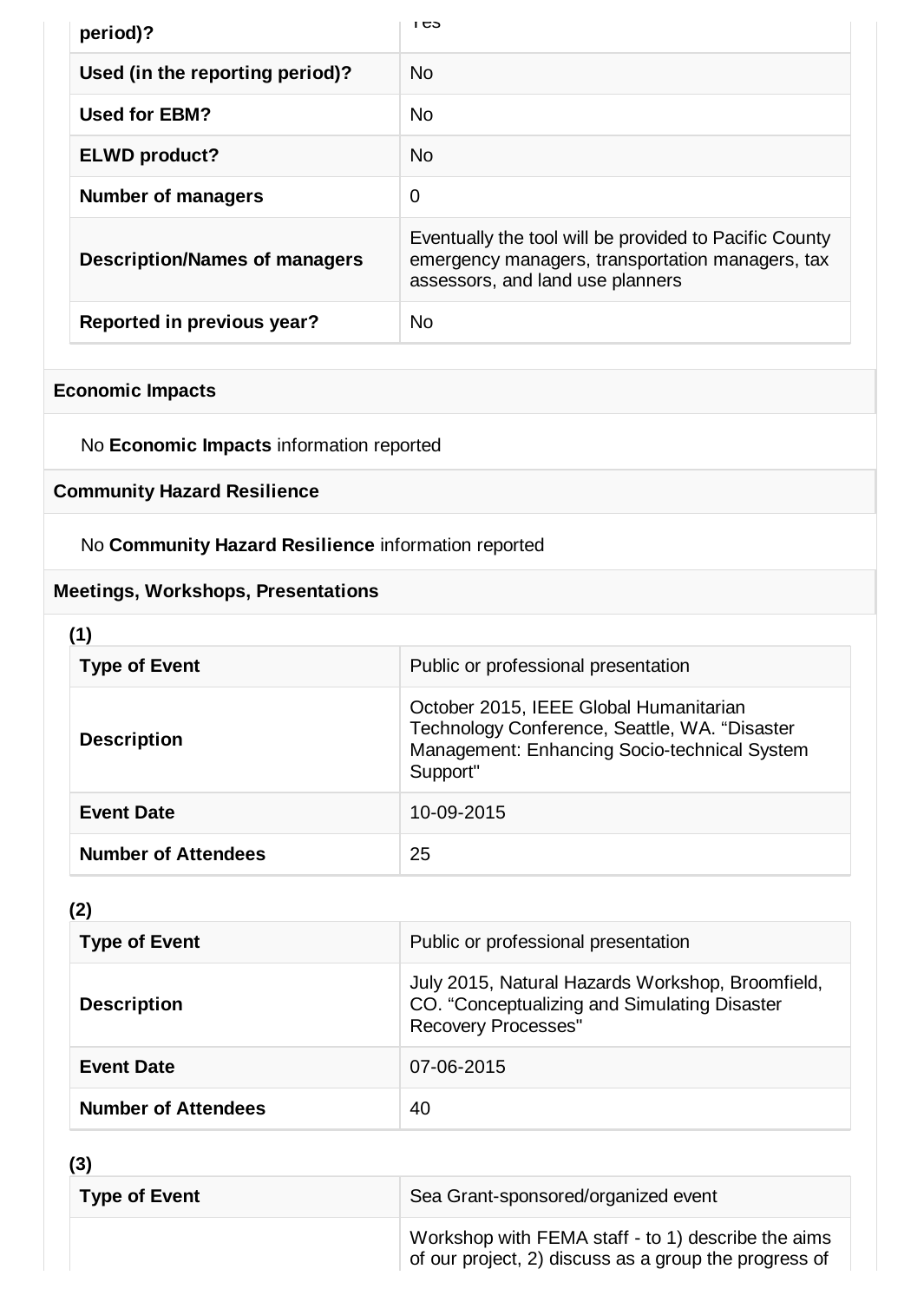| <b>Description</b>         | risk mapping and loss estimation done by FEMA in<br>Pacific County, 3) discuss the reaction of Pacific<br>County stakeholders to FEMA's dissemination of that<br>information, 4) discuss the value of conducting<br>recovery simulation for the area, 5) evaluating the<br>benefit of focusing on transportation and housing,<br>and 6) the key scenarios and variables to modify and<br>investigate using the simulation models. |
|----------------------------|-----------------------------------------------------------------------------------------------------------------------------------------------------------------------------------------------------------------------------------------------------------------------------------------------------------------------------------------------------------------------------------------------------------------------------------|
| <b>Event Date</b>          | 07-26-2015                                                                                                                                                                                                                                                                                                                                                                                                                        |
| <b>Number of Attendees</b> | 5                                                                                                                                                                                                                                                                                                                                                                                                                                 |

# **Leveraged Funds**

| (1)               |                                                                                                                                                           |
|-------------------|-----------------------------------------------------------------------------------------------------------------------------------------------------------|
| <b>Purpose</b>    | Planning for Coastal Community Resilience to<br>Tsunamis Using Transportation and Disaster<br>Recovery Modeling - further simulation model<br>development |
| <b>Source</b>     | National Science Foundation                                                                                                                               |
| <b>Amount</b>     | 65972                                                                                                                                                     |
| <b>Start Date</b> | 09-01-2015                                                                                                                                                |
| <b>End Date</b>   | 01-31-2016                                                                                                                                                |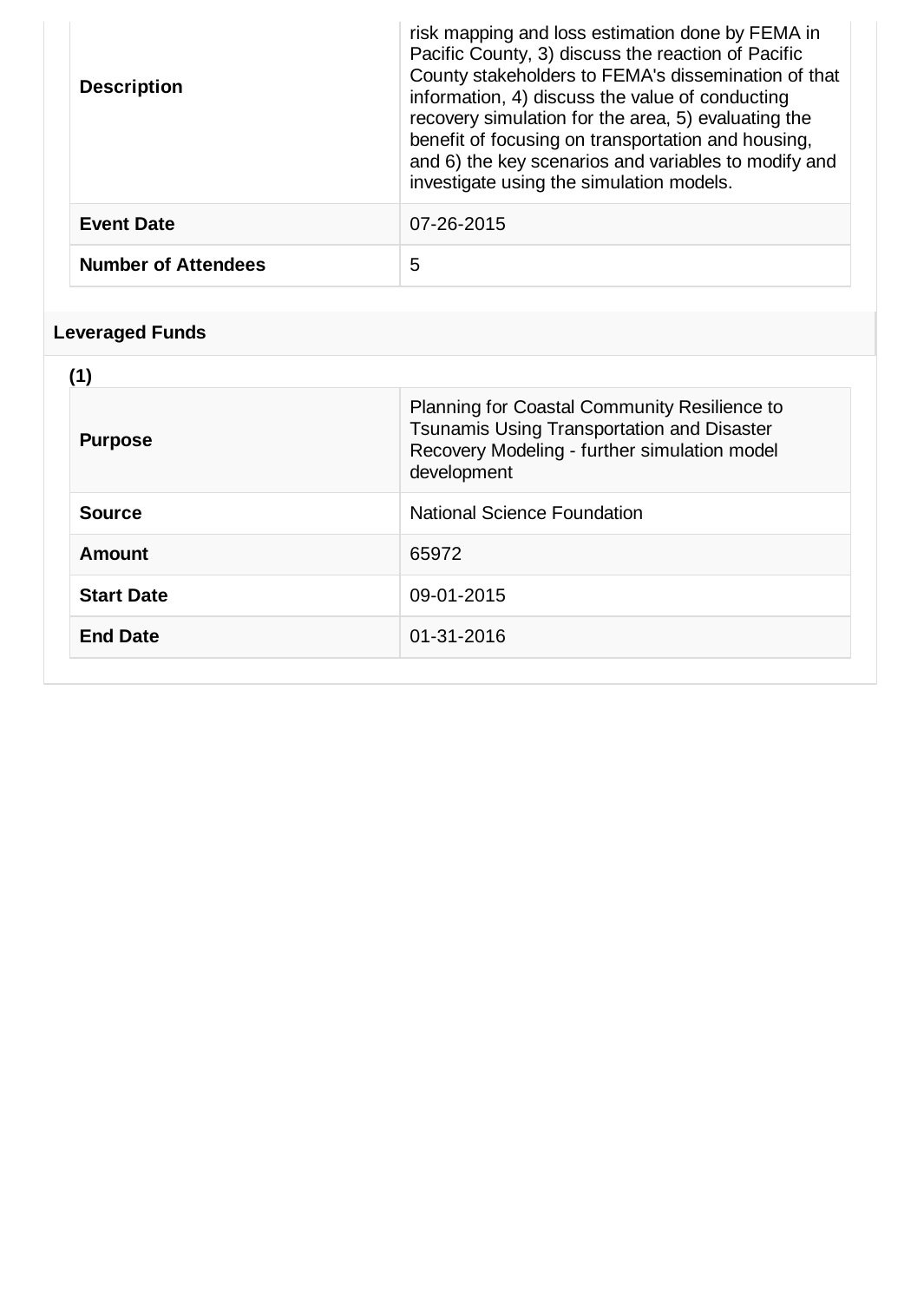# NARRATIVE

### PROJECT OBJECTIVES, CHANGES, AND CHALLENGES

The objectives of the project have been modified in consultation with Washington SeaGrant (WSG). The most significant modification was the elimination of the proposed socio-behavioral experiment, related to Objectives 2 and 5 of the original proposal. This was to consist of the design and execution of a workshop-based data collection strategy to understand how stakeholders approached recovery planning without (workshop 1) and with (workshop 2) the information and tools generated from this project. It was realized that there was perception from some stakeholders that the project would conduct recovery planning, which is not the case. It was also decided that it was inappropriate to subject Pacific County stakeholders to the experimental design, wanting to avoid any harm to relationships through unmet expectations. In place of the socio-behavioral experiment, we are employing a more informal needs-based approach to the project. Rather than workshops conducted to implement a socio-behavioral experiment, informal needs assessment and product evaluation meetings have been and will be conducted with stakeholders as necessary. Results of these meetings will not be quantified (e.g., with questionnaires) and analyzed in any form way, as originally proposed.

The second most significant change or potential change relates to conducting loss estimation for Pacific County related to a Cascadia Subduction Zone earthquake and tsunami—something originally proposed. As a result of the above phone call and meeting, it was decided that it is better to ensure data consistency with other analytical initiatives focused on Pacific County—in particular, loss estimation analysis by FEMA and Washington State Emergency Management Division. As a result, the project team has postponed consideration of conducting loss estimation specific in favor of waiting to understand how input data needs for project models will fit with existing (or pending) data (being) developed by other stakeholders. At this point, it's not expected that the project team will do loss estimation. This, together with eliminating the socio-behavioral experiment, allows for more detailed model needs assessment and development. As result, less model implementation activity has occurred to date than originally expected. This is to understand how the modeling scope can be expanded and customized, as well as made more transferable to future similar applications.

During the project reporting period, significant delays were encountered as a result of the one of the principal investigators changing employers and having to transfer the grant funds.

### DATA DEVELOPMENT

Data for individual household units have been simulated by combining address data, land use data, and block-level 2013 American Community Survey data (U.S. Census). Addresses were taken from Pacific County's GIS database. Residential addresses were extracted. This list was randomly sampled with replacement to create a list of occupied housing units. These units were randomly assigned demographic attribute values based on the average value within each census block. The simulation models will be run for many realizations to minimize the effects of randomly assigning household characteristics to specific addresses and other probabilistic representation of input parameters.

Each household unit is currently characterized by eleven assigned attributed: (1) household size, (2) number of vehicles, (3) number of household members under 5, (4) number of household members between 5 and 10, (5) number of household members between 11 and 17, (6) number of working adults, (7) address, (8) assigned elementary school, (9) assigned middle/high school, (10) assigned central business district (CBD), and (11) assigned farm district. Children between 5 and 10 attend elementary school and children between 11 and 17 attend middle/high school. The schools, CBD, and farm center are assigned according to zip code. All household characteristics are coded as a percentage of either the total population or the total occupied housing units so the numbers will change if either parameter changes. CBD locations are set as city hall or the post office.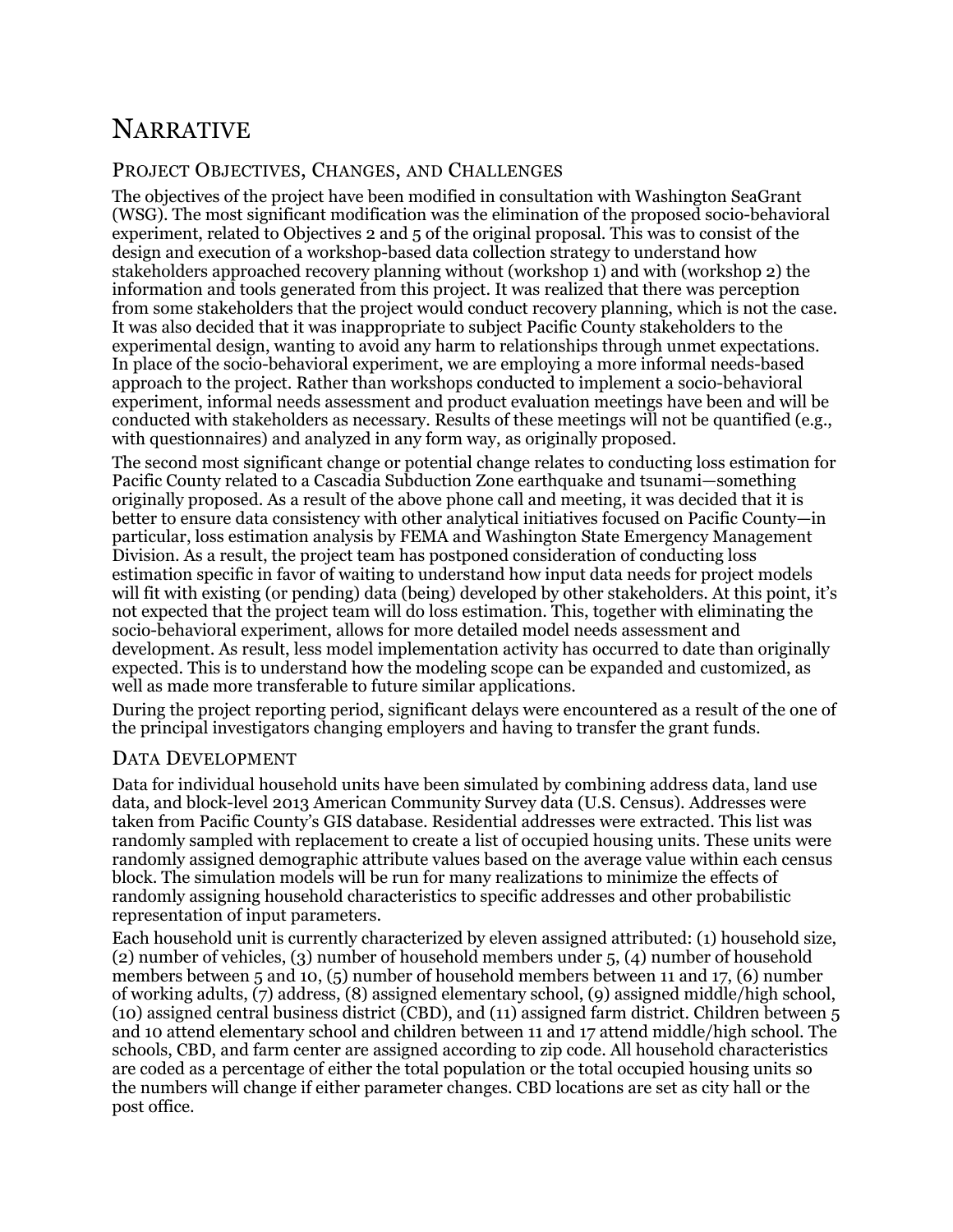With the developed housing unit data, impacts from a future scenario earthquake and tsunami were estimated by randomly assigning damage and loss values to each household unit based on predicted values using FEMA's HAZUS-MH loss estimation model. The HAZUS-MH estimations are provided at the census block level and so statistical simulation is required to derive estimates for each modeled housing unit. Based on HAZUS-MH training provided by FEMA Region X, USGS shake maps, tsunami inundation predictions, and HAZUS loss estimates have been incorporated into the housing recovery model input data sets to simulate recovery dynamics in Pacific County after a future Cascadia Subduction Zone scenario.

### TRANSPORTATION SIMULATION

The transportation simulation represents an average day during a given season (school year and summer). It includes passenger vehicle and freight vehicle trips. Passenger vehicle trips are limited to school, work, and shopping trips. To date, we have generated household units and personal trips. All persons going to the same location (multiple school children attending the same school) from one household unit have been assumed to travel together in both directions. All working adults and school-aged children have been assumed to work/attend school Monday through Friday and travel during the morning and afternoon peak periods. The trips are overlaid to find the most utilized road segments but congestion is not accounted for. Shopping trips have been modeled to take place throughout the day.

Freight vehicle trips are limited to select industries and major freight facilities (e.g., ports, warehouses). Trips are calculated using shortest distance and aggregated to describe the county's overall transportation demand. The model has been scoped to focus on oyster farming, cranberry farming, and logging. At this point, the major facilities have been located in order to simulate the freight transportation generated by these industries. Trips have been simulated between these major facilities at varying levels for a baseline scenario. Multiple post-disaster transportation scenarios have been developed: (1) bridge reconstruction scheduling, (2) U.S. Route 101 and 105 reconstruction scheduling, (3) aquaculture supply chain disruption, cranberry supply chain disruption, and lumber supply chain disruption, as well as scenarios related to household, school, and CBD dislocation or relocation.

There are 62 bridges in Pacific County. Taking the subset of scenario-based damaged bridged, a number of permutations of bridge reconstruction schedules will be analyzed. The pre-disaster transportation flow is has been used to identify the most critical bridges and prioritize those in the subset of permutations chosen. To hasten data and model development, bridges will initially be assumed to have equal repair/replacement cost and timelines. The simulation will be run after each bridge is reconstructed; the change in travel time and routes will be tracked. We will present the schedules that have the lowest maximum travel time (between two bridge reconstructions) and the lowest overall travel time (between first and last bridge reconstruction). The U.S. 101 and 105 disruption scenarios will identify which sections are most critical.

The transportation modeling has focused on the damage scenario that will be used is the Cascadia Scenario 1A (FEMA Region X). The areas affected are assumed to be the areas with moderate to high ground shaking susceptibility. The passenger intact and damaged scenario models are complete as well as the forestry model. The models for the cranberry and oyster industries are in progress. The output that is compared between the intact and damaged scenarios are: (1) change in travel distance; (2) percent of trips that got longer and trips that stayed the same distance; (3) the percentage of trips that are no longer possible on the network; and (4) the distributions of travel distance. The recovery scenarios will potentially include relocation at different locations and different percent occupied households. Another recovery scenario to be modeled is to assume the network/households are reconstructed as in the intact scenario but a different demographic remains (e.g., less schoolchildren, fewer employed adults, fewer occupied households).

### LONG-TERM RECOVERY SIMULATION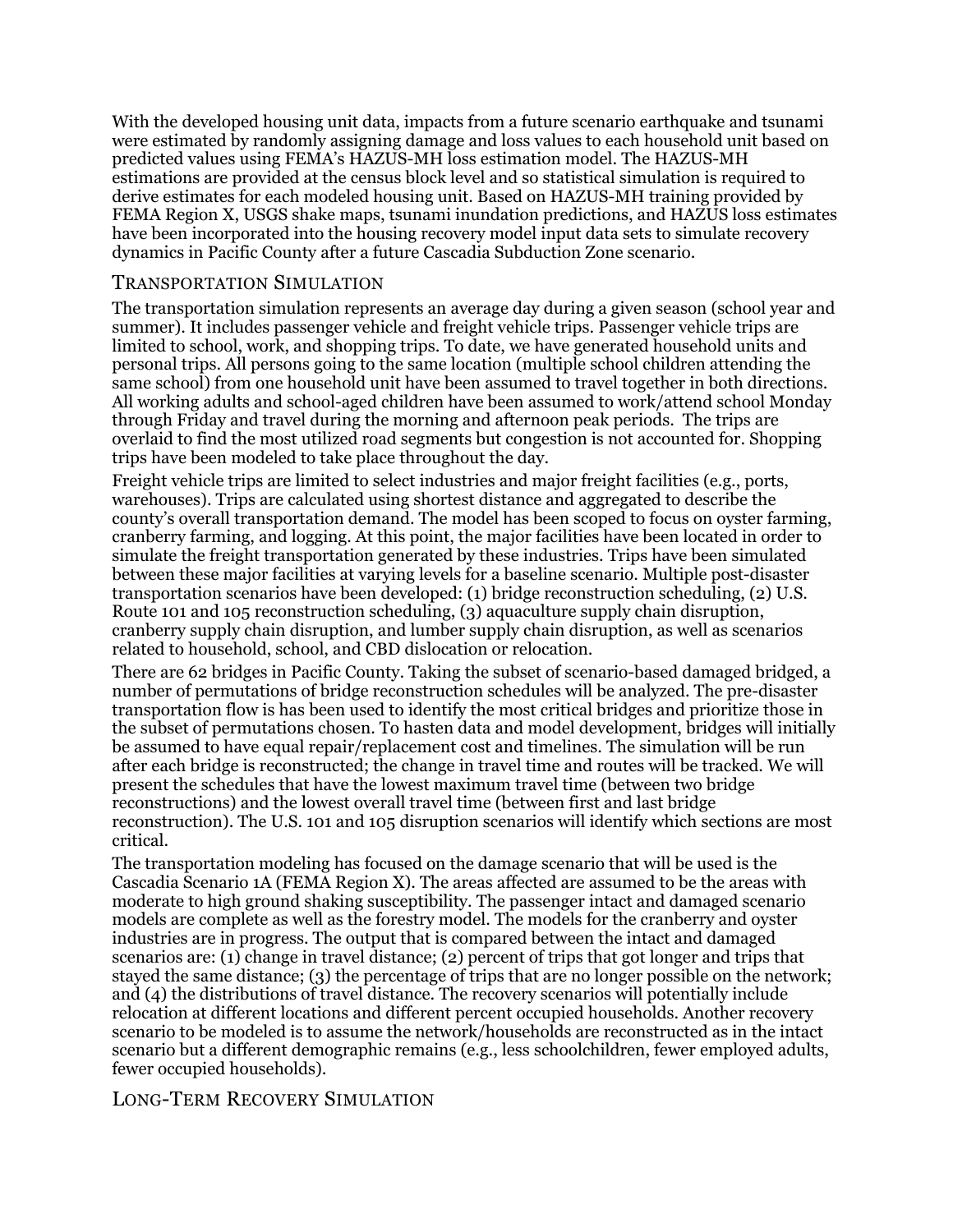A simulation model of long-term recovery, with an emphasis on post-disaster housing dynamics, has been designed and partially implemented that can inform the transportation simulation model to investigate some post-disaster scenarios, as well as be informed by the transportation simulation model to investigate other scenarios. The simulation model has been coded using the open source SimPy library for Python. A different simulation approach than originally proposedwas adopted and fully prototyped. The decision to do this was based on the types of issues, factors, and concerns raised by Pacific County stakeholders, as well as FEMA Region X officials and University of Washington researchers. The decision was also made in order to maximize generalizability and flexibility in tailoring the model as part of future collaborative modeling workshops in Pacific County and other coastal communities

We have fully designed, prototyped, and partially implemented a spatially explicit process-based discrete event simulation (PBDES) modeling framework that is intended to support the specification of tailored post-disaster recovery scenarios that emphasize the role of post-disaster housing dynamics and transportation impacts. The elements of PBDES include the simulation environment (scope and exogenous inputs), modeled entities (e.g., households and FEMA), entity attributes (e.g., owner vs. renter), entity states (e.g., house occupied vs. house unoccupied), processes (e.g. house reconstruction or household relocation), events (e.g., insurance claim settlement), event durations, and resources (e.g., construction workers or savings account). Events related to one or more processes can trigger other events, changes to entity states, and the interruption of processes. Process interactions occur via triggers or statechanges tied to the same events and competition for resources. Three general types of resources can be conceived: 1) resources that can only be accessed by an individual (e.g., house or bank accounts), 2) shared resources that can be used by a limited number of entities or processes at a time (e.g., claims adjusters), and 3) resources that are exchanged as a homogeneous, undifferentiated stock (e.g., money or machine parts).

Some simulation parameters include the possible qualitative and quantitative states that entities can take on. For example, as currently implemented a house might go through the following states during a recovery process: damaged/unoccupiable, damaged/inspected, damaged/ occupied, and undamaged/occupied. Other parameters quantify event durations (time to construct a single family wood frame house) and resource magnitudes (number of qualified inspectors). Durations and magnitudes are represented by probability distributions to characterize associated uncertainties. (This necessitates running and averaging many realizations of the simulation.) Event duration and resource magnitude parameters have been assumed at this point as part of scenario development (e.g., to explore the availability of fewer workers or jobs). The intention is to also base these parameter values on time series data from other disasters already compiled by team members for a separate project, as well as data provided by local government departments (e.g., planning and permitting)

Process interactions between scoped entities (e.g., households, infrastructure providers, employers, schools) and recovery stakeholders (e.g, lenders, FEMA, construction companies) have been operationalized as temporally discrete events that occur relative to spatial units greater or equal to parcels within Pacific County. For example, household relocation is represented as movement between Pacific County census blocks or movement out of Pacific County, but can also be represented as specific changes in parcel addresses.